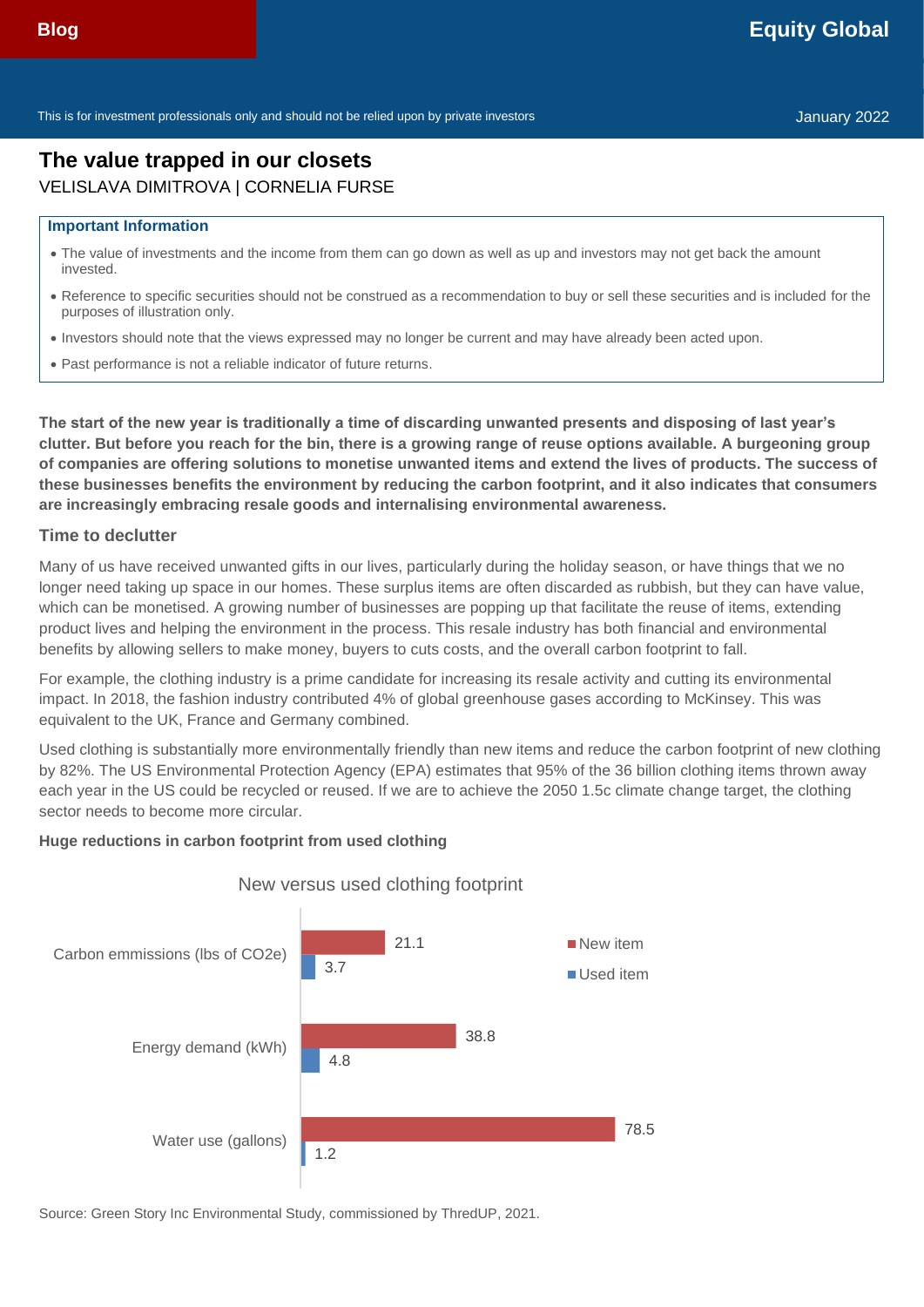## **The birth of online marketplaces**

Before **eBay** and not including auction houses, which cater for big ticket goods, classified ads were the best solution we had as a mass marketplace for resale items. Their function was simple: to enable people to monetise unwanted goods by connecting them with bargain hunters. But the process was clunky, time consuming and inconsistent. The transaction could fail for any number of reasons and even if it did complete, either party could end up dissatisfied.

With the advent of the internet, eBay was launched as an online marketplace that smoothed many of the bumps in the second-hand market. The pool of buyers and sellers was much bigger boosting the chances of successful transactions, the auction process facilitated price discovery, detailed descriptions and product images helped match expectations, and the payment function reduced fraud and built trust.

### **Specialised second-hand marketplaces**

In recent years, a plethora of marketplaces for second-hand items have been established that serve specific consumer needs and make the transaction process increasingly efficient. Resale items include clothing, jewellery, accessories, and luxury goods.

**Mercari** is an online marketplace with a presence in Japan and the US. It sells anything from decorative toilet paper holders to iPhones and completes over JPY 10 billion in transactions each month. Its slick app makes it easy to buy and sell items, it has a fixed fee that's only charged if a sale is made, and its agreements with logistics providers allow sellers to ship anonymously from local convenience stores. While Mercari's platform overlaps with eBay's, Mercari's ease of use is very effective in attracting and retaining beginner buyers and sellers.

**Depop** is a more specialised and socially led platform. Buyers and sellers trade mostly vintage, used or repurposed apparel, and users list, price and ship items for a flat fee. What Depop excels at is blurring the distinction between social media and e-commerce, and the platform feels more akin to Instagram than a marketplace, engaging millions of users, almost all of them under the age of 26. This demographic (Generation Z and Millennials) are crucial as they will drive future consumption trends. Therefore, it's not surprising that Depop was bought by craft-based platform **Etsy** for \$1.6 billion in June 2021.

Gen Z and some Millennials are the first generations to be born into the online world. They are tech savvy and sophisticated retail customers. They know the brands they want and the latest styles. They are climate aware and have different attitudes to resale and reuse than older cohorts. Gen Z are 83% more likely than boomers to think of apparel ownership as temporary and 33% more likely to have resold clothing according to GlobalData's Consumer Survey, April 2021. They are also 165% more likely to consider the resale value of clothing before buying them, indicating a trading mentality to clothing purchases.



### **Younger generations driving the resale sector**

Source: Global Data Consumer Survey, April 2021.

The influence of Gen Z and Millennials will contribute to the expansion of the resale clothing market, which is forecast to grow over 10 times faster than the broader retail sector to become a \$77 billion market by 2025, dwarfing the \$40 billion expected size of the fast fashion industry.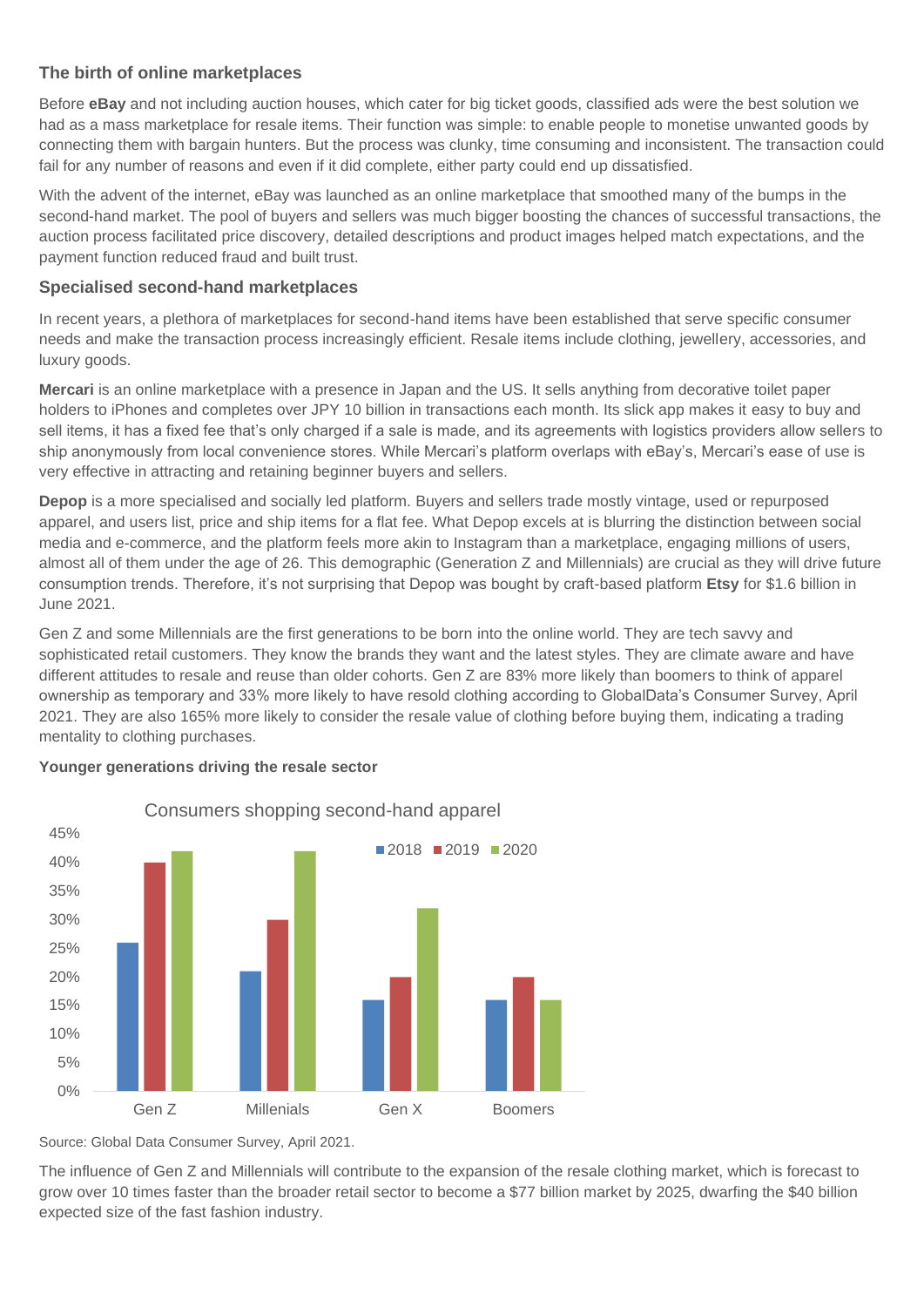### **Resale apparel market growing at breakneck speed**



Source: GlobalData market sizing and growth estimates, 2021.

#### **Reducing market frictions**

If Depop and Mercari are marketplaces, **The RealReal** and **ThredUP** are exchanges. Just as securities exchanges evolved from the original coffee house marketplaces to act as counterparties between buyers and sellers of financial instruments, exchanges for second-hand items have appeared. Their function is similar to securities exchanges - to increase market liquidity. By stepping in between the buyer and seller, they build trust, standardise the consumer experience and smooth away frictions.

The RealReal is an intermediary in luxury and high-end goods. You can send items to the company or they will collect from you, then they will list, price, package and deliver to the end buyer. As the agent, the RealReal charge a variable commission depending on the item.

ThredUP follows a similar model but targeted at more mass market goods. It plays an important role in authenticating and quality controlling products. Both the RealReal and ThredUP are adopting clever marketing techniques to reach wider audiences. The RealReal has teamed up with members of the Kardashian influencer family to sell hundreds of luxury pieces. ThredUP has a partnership with the popular TV show Sex and the City to replicate iconic looks from the programme at a lower price point. Both companies have a market cap of over \$1 billion.

### **Resale technology offsetting climate change**

The use of technology has been a key enabler of the success of these platforms. These resale platforms are sophisticated technology companies, with constantly developing algorithms improving the user experience. They also collect data, gathering real-time insights about what items sell, to whom, and what trends have longevity. This data will become an increasingly valuable asset in its own right over time.

We have a positive trend underway where technology solutions and the ease of use of resale platforms is improving, in turn encouraging more consumers onto the platforms. This is welcome news for consumer buyers and sellers, and the environment, helping the world unlock the value trapped in their closets.